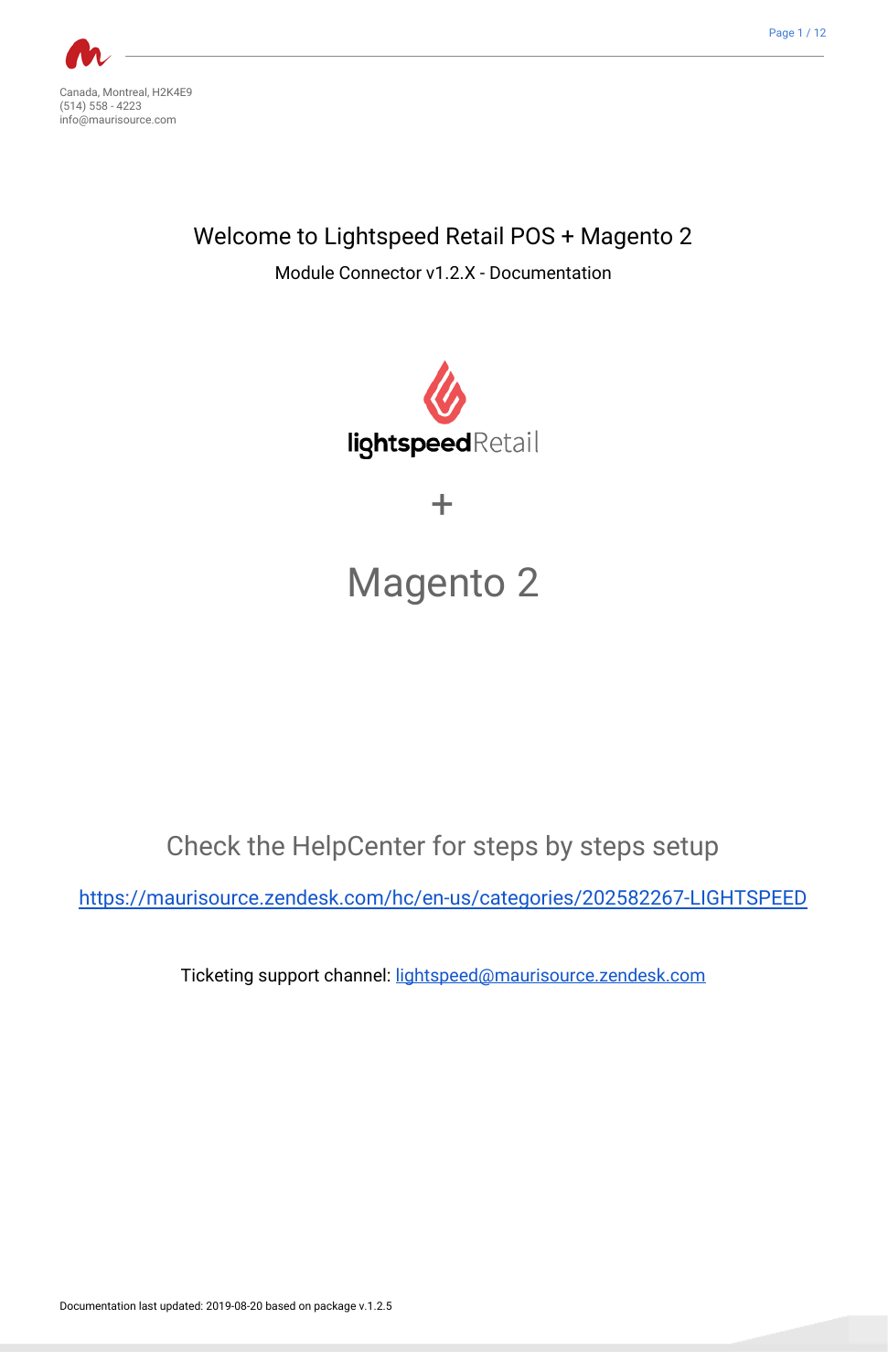

### <span id="page-1-0"></span>Table of Contents

Welcome to [Lightspeed](#page-0-0) Retail POS + Magento 2

Module Connector v1.x - [Documentation](#page-0-1)

Ticketing support channel: [lightspeed@maurisource.zendesk.com](#page-0-2)

Table of [Contents](#page-1-0)

**[Overview](#page-2-0)** 

[Definition](#page-2-1)

[Lightspeed](#page-2-2) Retail Magento 2 [eCommerce](#page-2-3) [Lightspeed](#page-2-4) + Magento 2 connector

Syncing [Operations](#page-2-5) Logic

**[Environment](#page-3-0)** 

**[Categories](#page-3-1)** 

[Images](#page-3-2)

**[Smart](#page-3-3) Hash** 

[Multi-store](#page-3-4) setup

Module core [features](#page-3-5)

[Synced](#page-4-0) fields

Standard Magento [installation](#page-5-0)

For detailed installation [instructions](#page-5-1) visit the HelpCenter Installation guide

**[Authorization](#page-5-2)** 

Lightspeed [Configuration](#page-6-0) Settings

Extra admin UI features

Manufacturers from Lightspeed

Matrix / [Configurable](#page-10-0) products

[Support](#page-10-1) & Terms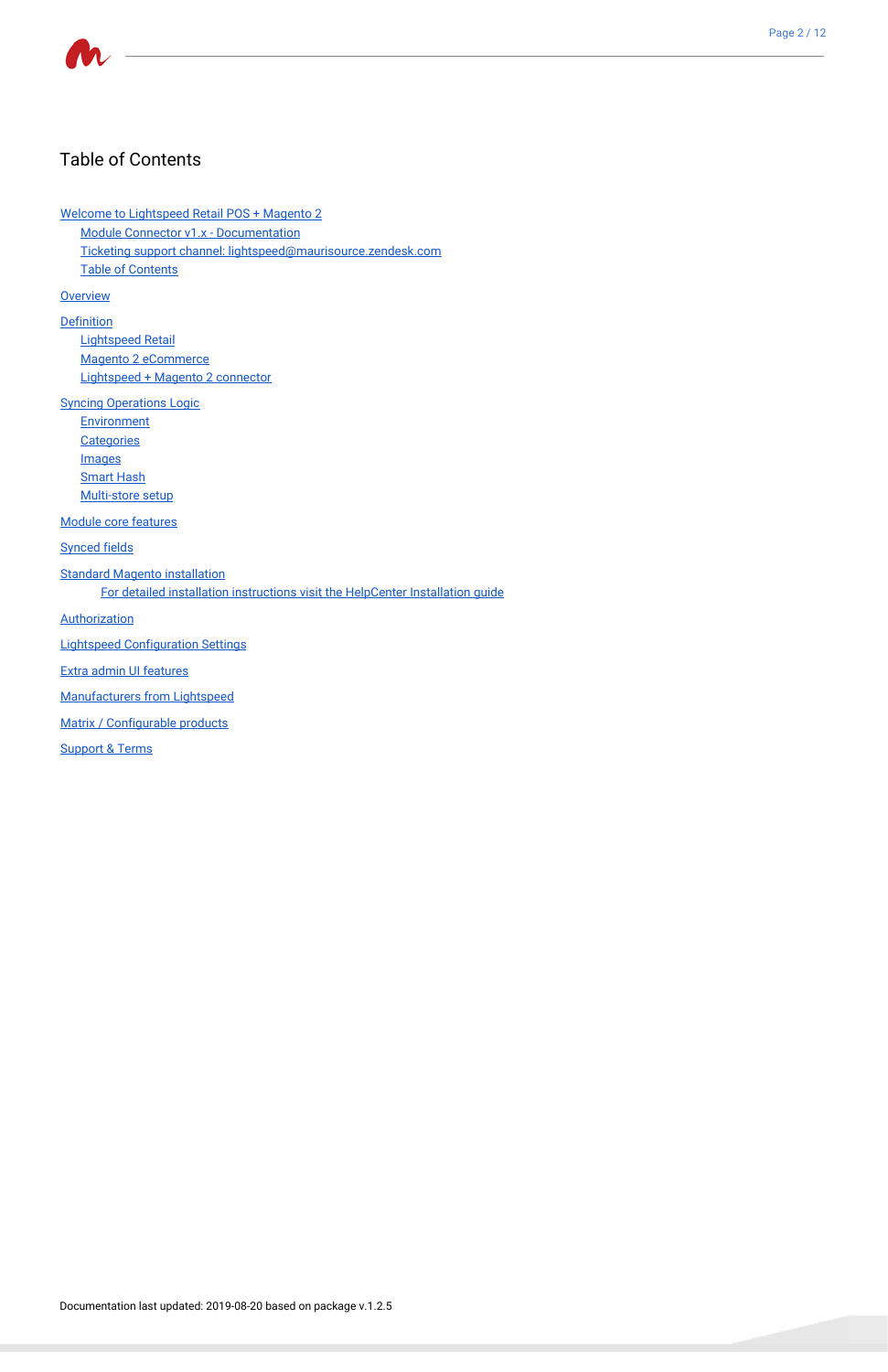

## <span id="page-2-0"></span>**Overview**

The module connector allows a bi-synchronization between Lightspeed Retail POS and Magento eCommerce platform Community Edition or Enterprise Edition.

The module is built with the goal of using Lightspeed as the source content feeder (Master Catalog), and Magento as a distribution channel.

Out of the box, the module connector offers an **Omni-channel environment**. With all Management centralized in the Retail Point of Sales system. After syncing initialized, catalog datas are imported to Magento and completed orders are exported back to Lightspeed keeping the inventory up-to-date and stock latency to a minimum.

**Smart HASH Logic** was implemented to sync only changes detected from Lightspeed. I.E. A product description change occurs in Lightspeed, there's a hash code mismatch with the Magento version, hence that SKU is flagged to be part of the next sync.

Lightspeed API bucket size range from 30/90, our module conforms to the Bucket's range.

# <span id="page-2-1"></span>Definition

### <span id="page-2-2"></span>Lightspeed Retail

Product carried by the Lightspeed HQ company. It is a cloud-based POS system, with everything you need to manage your in-store inventory effectively and intuitively.

### <span id="page-2-3"></span>Magento 2 eCommerce

Amazing expandability and robustness for businesses looking for a solid platform to sell online. Magento eCommerce offers great capability to integrate with 3rd party services.

### <span id="page-2-4"></span>Lightspeed + Magento 2 connector

Simply a bridge connector developed to marry both platforms and make them work seamlessly hands in hands.



The connector offers robust and intelligent capabilities to handle different limitations and integrate with ease with different store environments.

This documentation will illustrate the Syncing Operations Logic environment and core features embedded into the module. If you have any specific questions or concerns, kindly drop us a line from the Support section at the bottom of this document.

# <span id="page-2-5"></span>**FULL API SYNCING**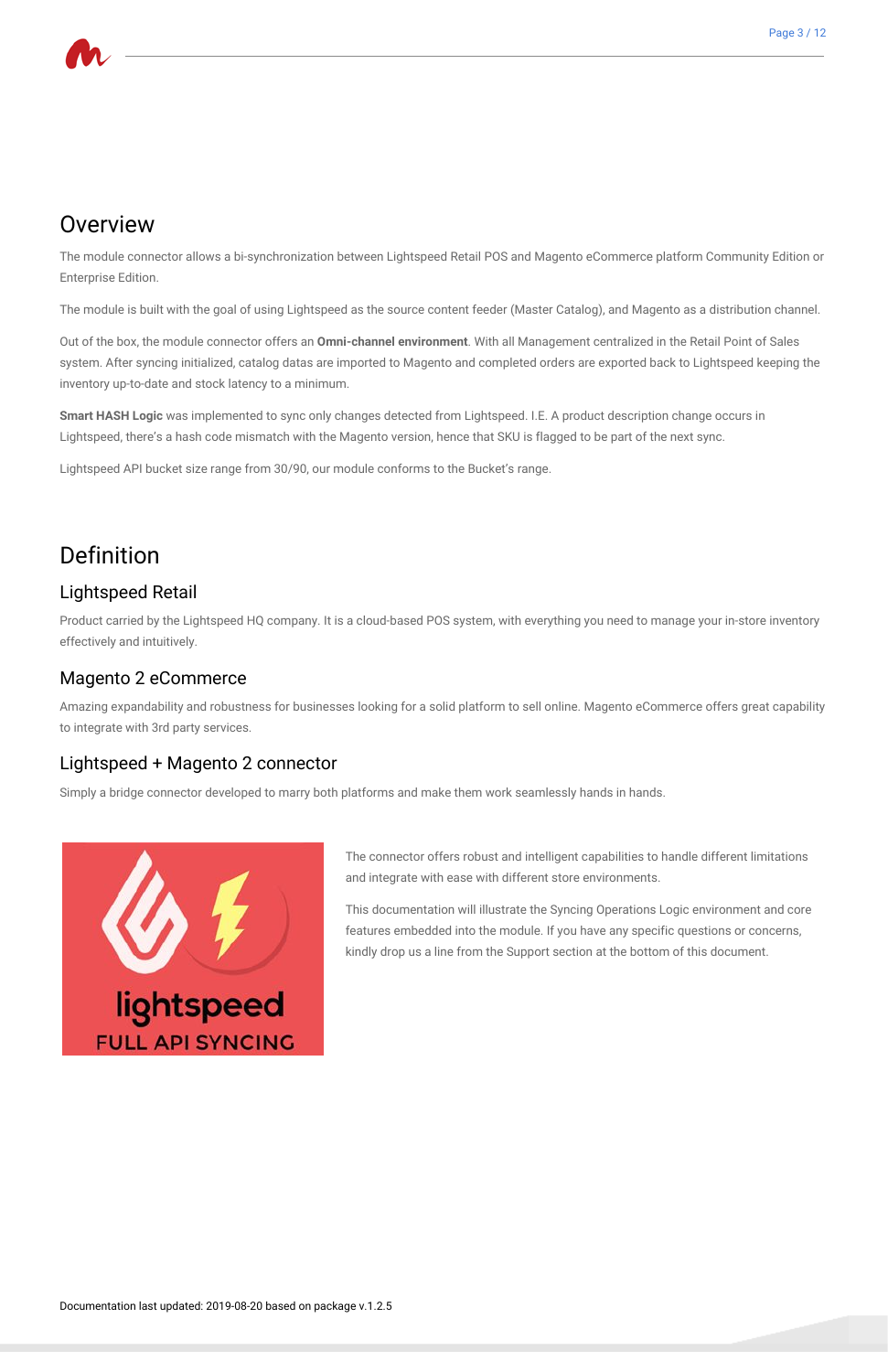# Syncing Operations Logic

#### <span id="page-3-0"></span>Environment

This module will not work with existing product's catalog in Magento.

Upon initial setup of the module, new attribute set "Lightspeed" will be created. Under which all Lightspeed products will sync to. It is not possible to alter this logic, since with the new attribute set comes new dependencies required for future syncing.

If you have an existing product catalog in Magento, it is possible to migrate your product's data to the new products belonging to "Lightspeed". This data migration is not covered by the module, you may wish to use the Export / Import feature built-in Magento in order to migrate your attributes and data to the new attribute set. Be aware that "synced fields" discussed below, are updated upon each sync.

#### <span id="page-3-1"></span>**Categories**

It's not a requirement to use the categories created by the module. If you do, the same category structure from Lightspeed will be created in Magento. You may enable/disable them post sync. It is recommended to use a new root category dedicated for the Lightspeed categories.

You may use your own existing categories if needed, in Magento simply can map your Lightspeed products with any categories of your choice as you would normally do.

### <span id="page-3-2"></span>Images

Simple product images are imported from Lightspeed and create a gallery whereas applicable.

Configurable product's images are taken from their simple products children.

You can add images manually in Magento, they will not be overwritten.

### <span id="page-3-3"></span>Smart Hash

Smart hash implemented. To detect products changes on Lightspeed and sync them back in Magento.

### <span id="page-3-4"></span>Multi-store setup

The whole inventory from your Lightspeed account is used in Magento. (Not inventory per location)

You can specify the Lightspeed store location to automatically deduct the inventory from. You can also edit this information when processing the order in Lightspeed itself.

It is NOT possible to use separate inventory per store view in Magento. We investigated this feature, as Magento doesn't support multiple inventory and the self-hosted module complies 100% with Magento, it is a limitation out of our reach.

# <span id="page-3-5"></span>Module core features

- **● Catalog syncing**
	- Simple Products

- Name
- **SKU**
- Descriptions
- **Price**
- **Tax Class**
- Images
	- Additional images support on Magento side
	- Multiple images from LS mapped as gallery
- Inventory
	- Stock levels
	- Products changes (Hash used for version comparison)
	- Inventory status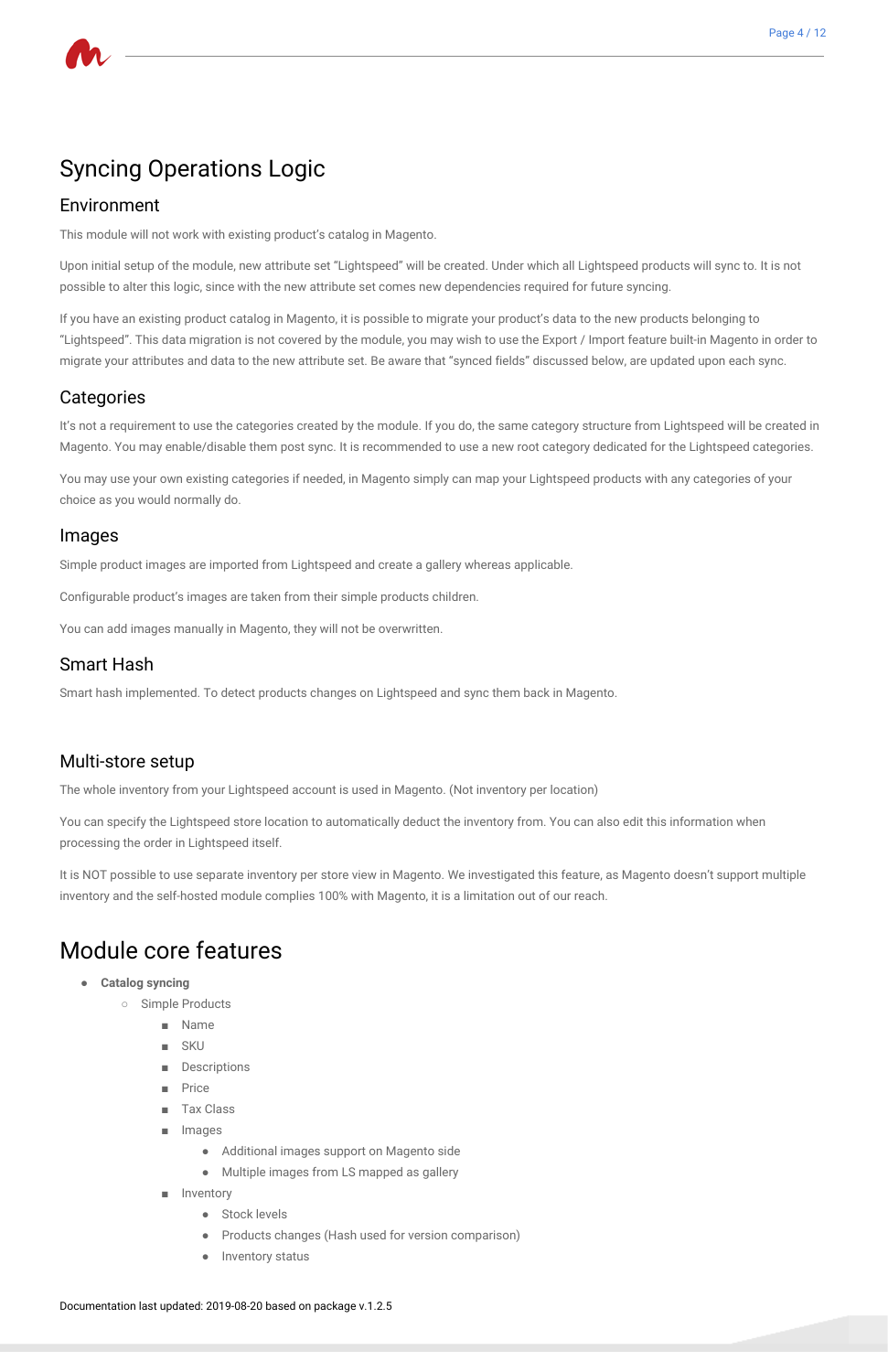

- Backorder support
- Configurable Products (known as Matrix in LS)
	- Unlimited attributes combinationsupported (color, size, width and any custom ones)
	- Association with related Simple Products
	- Configurable products SKU in Magento: prefix **CONF-LS-**
- Categories
	- Subcategories
		- Sub-Subcategories
- Tags
	- Filter by Tags
		- Select one or multiple Tags. Lightspeed products matching those tags will sync.
- **● Orders syncing**
	- "Completed" orders status instantly pushed to LS
	- Order sync status in Grid
		- RED: Synced (with direct link to attached order in Lightspeed)
		- GRAY: Pending sync (clickable to manually Sync it if needed)
		- YELLOW: Not syncable
- **● Syncing methods**
	- Manual syncing buttons (for testing purposes watch for php timeouts under larger catalogs)
		- Product' sync button on Catalog > Products
		- Sync button in System > Config
		- Import product' sync
		- Initial import sync
	- CRON job (recommended for production usage recurrent server sync)
		- Retry "Pending sync" orders
		- Transmit orders
		- Sync catalog products with unmatched hashes
- Manufacturers
	- LS manufacturers populated as attribute **lsmanufacturers** in Magento
- **Payment Methods** 
	- Maps to"Card Payment" in LS
- Configuration
	- Map specific LS store to specific Magento store
		- Lightspeed store ID (if multiple shop location enabled in LS, default is **1**)
		- Magento website/store ID (Magento store view to map with)
	- The register ID to work with
		- Lightspeed register ID (if multiple shop location is enabled in LS, default is 1.)
	- Employee ID
		- Lightspeed employee ID (API key requester)
	- Skips orders before
		- Date to sync orders from
	- Shipping mapping
		- If unspecified
		- - "cost" field in LS is used for shipping costs
		- Specified non-inventory item
			- Define the item ID to include as Sales Item
- <span id="page-4-0"></span>● API features for Developers
	- Extensive logs stored in db, 30-days accessible from admin
		- Throw error with full details
	- Module conforms to LS API Leaky Bucket implementation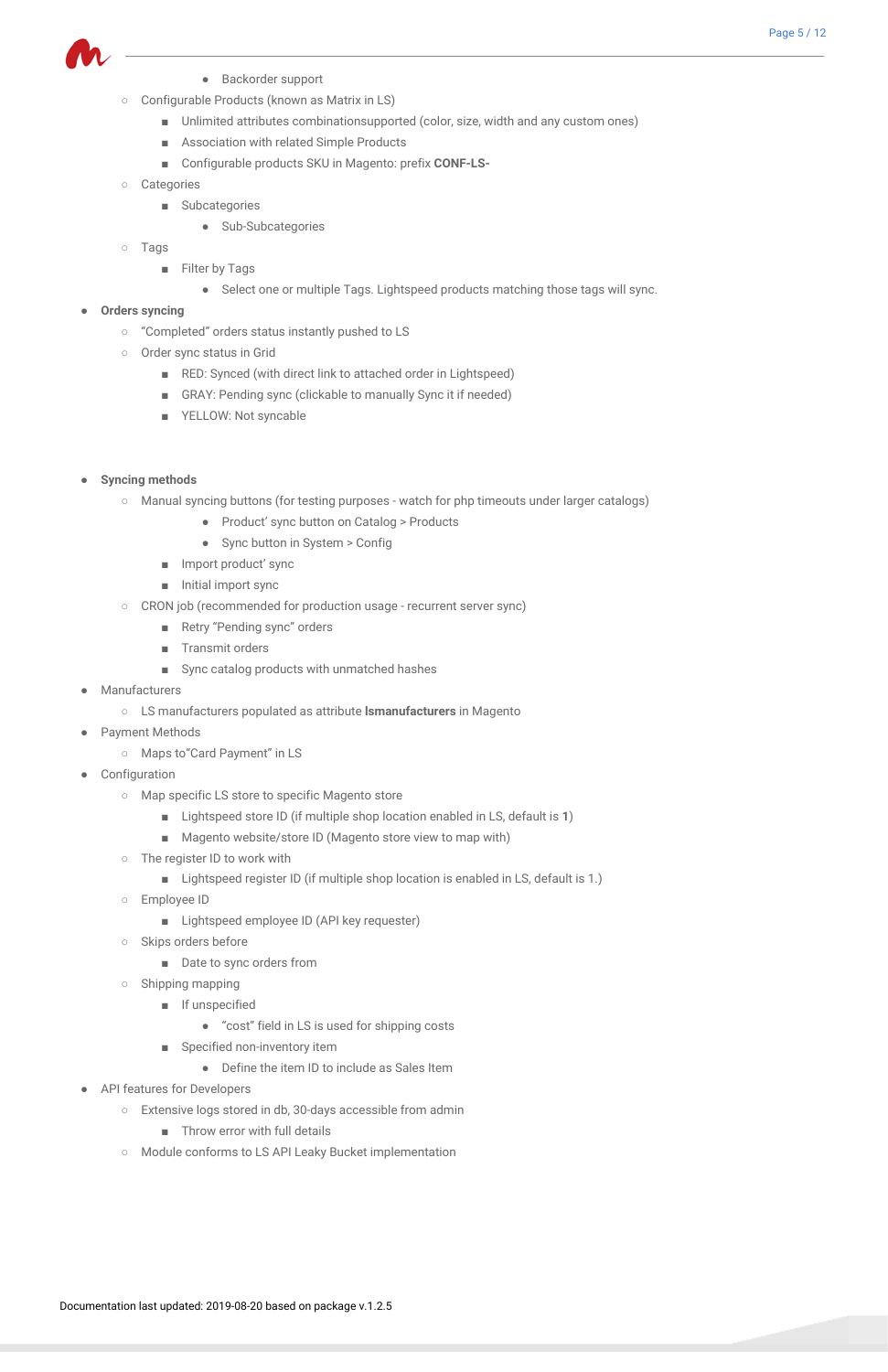

# Synced fields

'name' => 'short\_description' => 'description' => 'width' => 'height' => 'length' => 'weight' => 'price' => 'Msrp' => 'categories' => 'images' => 'additional\_attributes' => 'last\_updated' => 'lsmanufacturers' =>

# <span id="page-5-0"></span>Standard Magento installation

Step 1. Log in your account on Maurisource

<https://maurisource.com/store/customer/account/login/>

Retrieve your package from Maurisource.com/store under "My downloadable products"

Step 2. Extract package and Merge the "app/" folder into your Magento root folder.

Step 3. Full list of cli commands and subcommands from official **[Magento](http://devdocs.magento.com/guides/v2.0/install-gde/install/cli/install-cli-subcommands.html) DevDocs** 

Issue basic command. (Warning! If you don't know what you're doing, please refer to a System Admin for specifics setup and error logs troubleshooting for instance.)

- A) Login command line, with the Magento 2 sudo user.
- **B)** Input the following command for install:

\$ php bin/magento setup:upgrade

C) Compile, flush Magento Cache and Reindex

<span id="page-5-2"></span><span id="page-5-1"></span>**For detailed installation instructions visit the [HelpCenter Installation guide](https://maurisource.zendesk.com/hc/en-us/articles/115000568294--1-Installation-guide)**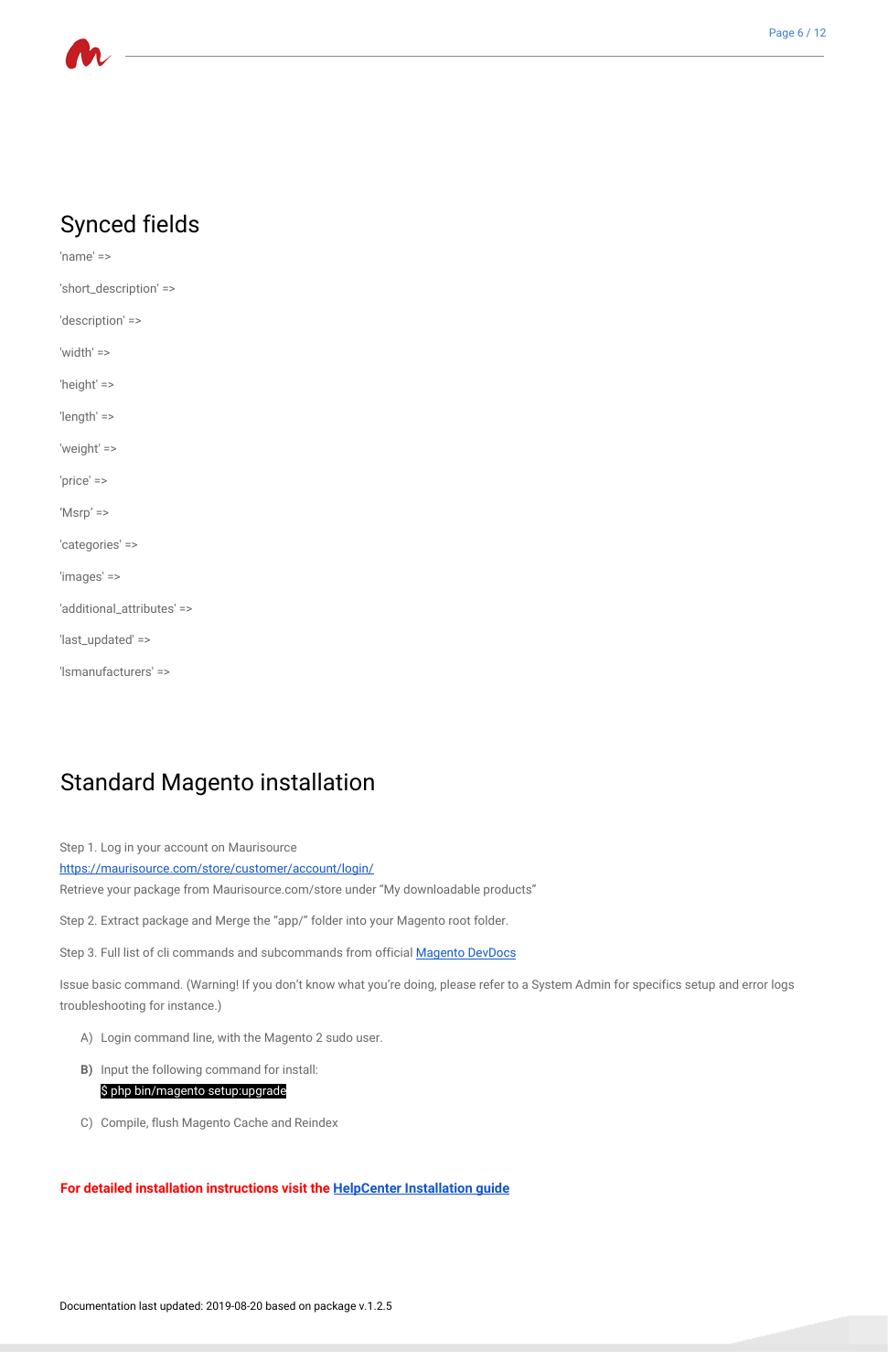# 0Auth authorization

Your License Key will be generated and provided to you 24 hours after processing your order.

Please follow the guidelines illustrated on the the **Help [Center](https://maurisource.zendesk.com/hc/en-us/articles/114094058034)** to connect the module to your Lightspeed Retail account.

Up-to-date instructions can be found here:

<https://maurisource.zendesk.com/hc/en-us/categories/202582267-LIGHTSPEED>

# <span id="page-6-0"></span>Lightspeed Configuration Settings

The screenshot illustrates Magento 1 interface. But it's the same fields in M2

#### HIGH [RESOLUTION](https://maurisource.zendesk.com/hc/en-us/article_attachments/360044176574/Configuration___Settings___Stores___Magento_Admin_1_.png) image here.

| Configuration                                       |                                                                                                                             |                                                                                                                                                                                                     | $\frac{1}{2}$ admin $\sim$<br>$\Omega$ |
|-----------------------------------------------------|-----------------------------------------------------------------------------------------------------------------------------|-----------------------------------------------------------------------------------------------------------------------------------------------------------------------------------------------------|----------------------------------------|
| St Save C Default Config - @                        |                                                                                                                             |                                                                                                                                                                                                     |                                        |
|                                                     |                                                                                                                             |                                                                                                                                                                                                     |                                        |
| <b>GENERAL</b>                                      | $\check{~}$<br>General                                                                                                      |                                                                                                                                                                                                     | $\odot$                                |
| CATALOG                                             | $\checkmark$<br>Enabled<br>(global)                                                                                         | $\overline{\phantom{a}}$<br>Yes                                                                                                                                                                     |                                        |
| <b>SECURITY</b>                                     | $\checkmark$<br>License Key<br>[global]                                                                                     | 03f1e4167e3a7a4fd6a7bb90ec0b436e                                                                                                                                                                    |                                        |
| <b>CUSTOMERS</b>                                    | $\checkmark$                                                                                                                | This is the License Key you received via email when you bought the module.<br>Step 1. Paste your License key above and Save Config.                                                                 |                                        |
| <b>SALES</b>                                        | $\checkmark$<br><b>ORDER RELATED</b>                                                                                        | Step 2. Authorize the application to Access your Lightspeed Retail account following this link.<br>Maurisource Lightspeed API Registration<br>Having troubles? Check Help Center for steps by steps |                                        |
| <b>ENGAGEMENT CLOUD</b>                             | $\check{~}$<br><b>Enter Lightspeed Employee ID</b><br>Employee Id                                                           |                                                                                                                                                                                                     |                                        |
| <b>MAURISOURCE</b>                                  | $\hat{}$<br>Enter Shop ID to sync orders to                                                                                 |                                                                                                                                                                                                     |                                        |
| LightSpeed                                          | Shop Id<br>This will also sync its inventory<br>Eglobal                                                                     |                                                                                                                                                                                                     |                                        |
|                                                     | Enter the Lightspeed Registed ID<br>Register Id<br>globa                                                                    |                                                                                                                                                                                                     |                                        |
| <b>SERVICES</b>                                     | Specify the Root Category to sync<br>$\checkmark$<br>Root Category To Sync<br>the Categories structure                      | Default Category                                                                                                                                                                                    |                                        |
| ADVANCED                                            | $\check{~}$<br><b>Sync To Websites</b><br>Specify the Website to sync with                                                  | Main Website                                                                                                                                                                                        |                                        |
| Module configuration under<br>Lightspeed > Settings |                                                                                                                             |                                                                                                                                                                                                     |                                        |
|                                                     | Optionally specify a dedicated non-inventory<br>Shipping Item Id<br>product as Shipping cost                                |                                                                                                                                                                                                     |                                        |
|                                                     | Cloud LightSpeed domain to use                                                                                              | us.merchantos.com                                                                                                                                                                                   |                                        |
|                                                     | This is the API endpoint                                                                                                    | This will be use for linking to the order on POS                                                                                                                                                    |                                        |
|                                                     | Order Date<br>Skip orders from syncing<br>based on date                                                                     | Date from which order will be sync to Lightspeed. Leave Blank for all orders                                                                                                                        |                                        |
|                                                     | Sync products with<br>Disable products upon first initial sync<br>specific status initially                                 | Yes<br>$_{\rm v}$                                                                                                                                                                                   |                                        |
|                                                     | Filter By Tags<br>[global]                                                                                                  | dodo                                                                                                                                                                                                |                                        |
|                                                     | Available since 1.2.5 this option allows you $\triangleleft$<br>to sync Lightspeed products matching selected<br>tags only. | enable<br><b>3attr</b><br>yokohama<br>simple<br>sandra<br>new<br>matrix                                                                                                                             |                                        |
|                                                     |                                                                                                                             |                                                                                                                                                                                                     |                                        |

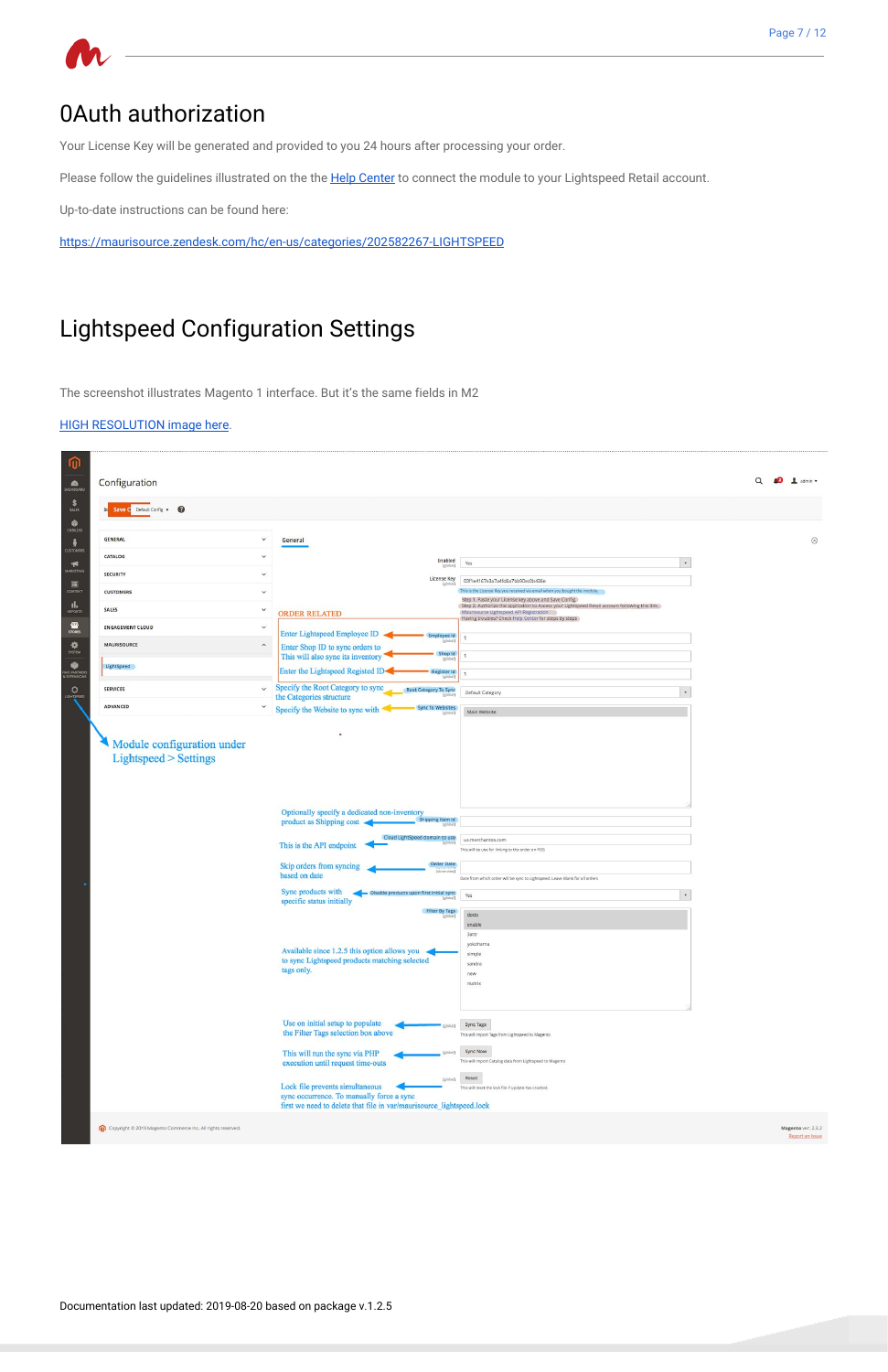

**Employee ID.** Find your Employee ID. Select the same admin Employee that authorized access to the Integration i.e. "Magento Store" (That way in reports you'll know exactly where the sales are coming from)

1. Go to Setting > Employee Setup

Hover your mouse over an Employee and you'll see a suffix at the end of the URL

form\_name=view&name=admin.views.employee&**id=1**



**Shop ID.** If you have only 1 shop, use "1".

(Optional: for multiple-shop location setup in Lightspeed, If you want your inventory to match a specific store location, then you can change it here.)

1. Find the Shop ID under Settings > Shop as shown on screenshot below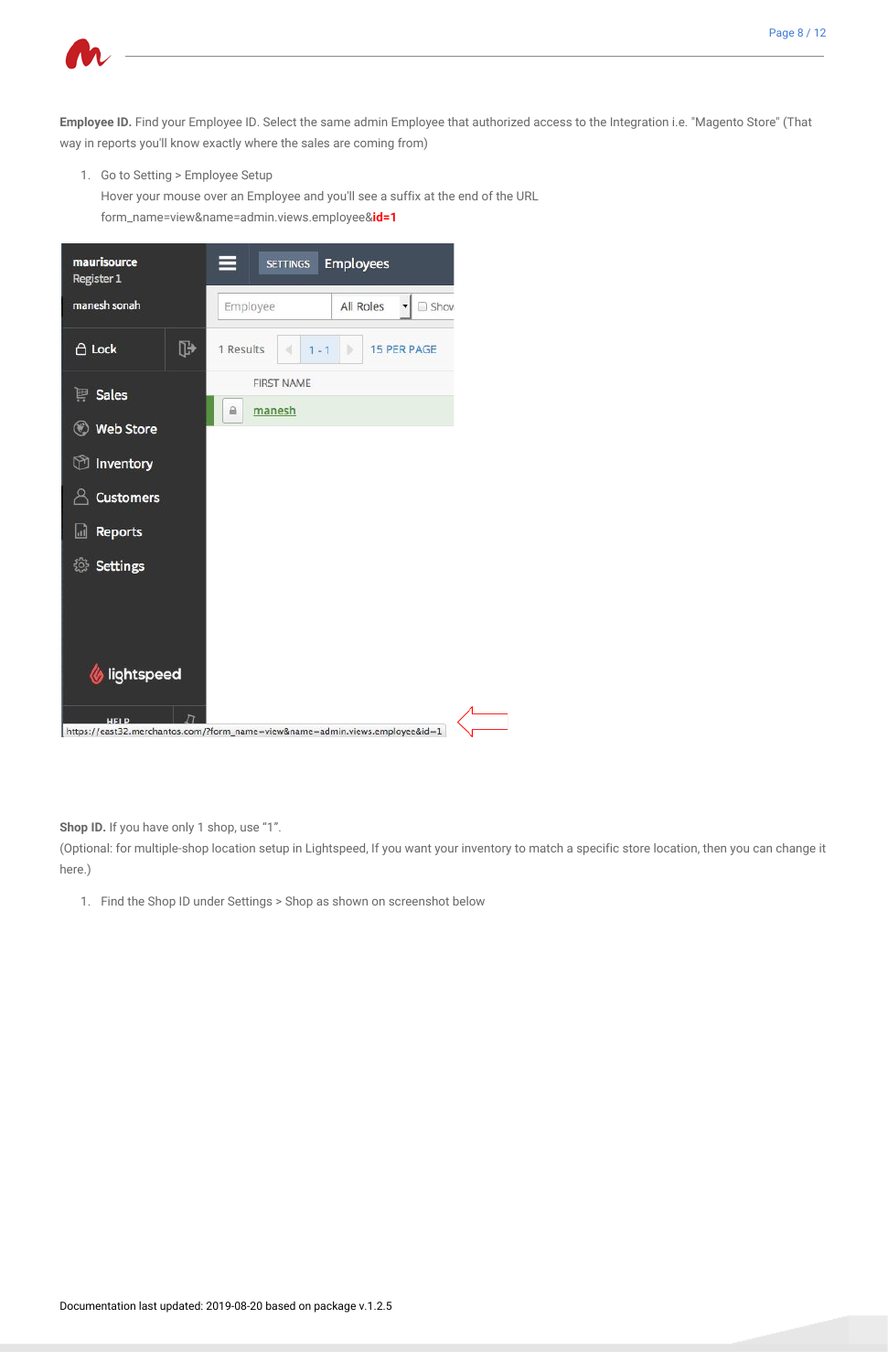

**F - Register ID.** By default it's 1. Optional: If you have multi-shop locations setup, then you have different Register ID. (This sets to which Register your want your Magento orders to sync with.)

Find your Register ID under the actual shop. (watch the recording below)

| $f$ + $\hat{\pi}$<br>$387$ mpp $800C$<br>← → © ● https://east32.merchantos.com/?form_name=ui_tab&tab=admin |                      |          |         |                        |              |              |  |
|------------------------------------------------------------------------------------------------------------|----------------------|----------|---------|------------------------|--------------|--------------|--|
| <b>New Shop Location</b><br><b>Service Service</b><br><b>Register B</b>                                    | <b>Settings</b><br>⋿ |          |         |                        |              |              |  |
| manesh sonah                                                                                               | GENERAL              |          |         |                        |              |              |  |
| $\mathbb{P}$<br>$\bigoplus$ Lock                                                                           |                      |          |         |                        |              |              |  |
| $\mathbb{R}$ Sales                                                                                         |                      | Employee | General |                        | Subscription |              |  |
| <b>Web Store</b>                                                                                           | Shop Setup           | Setup    | Options | <b>Getting Started</b> | Setup        | <b>Brand</b> |  |
| <b><i>O</i></b> Inventory                                                                                  |                      |          |         |                        |              |              |  |
| $\triangle$ Customers                                                                                      | SALES                |          |         |                        |              |              |  |



**G - Sync to website.** To which Magento website you want your products and orders to sync with? It can be all of them, or a specific one.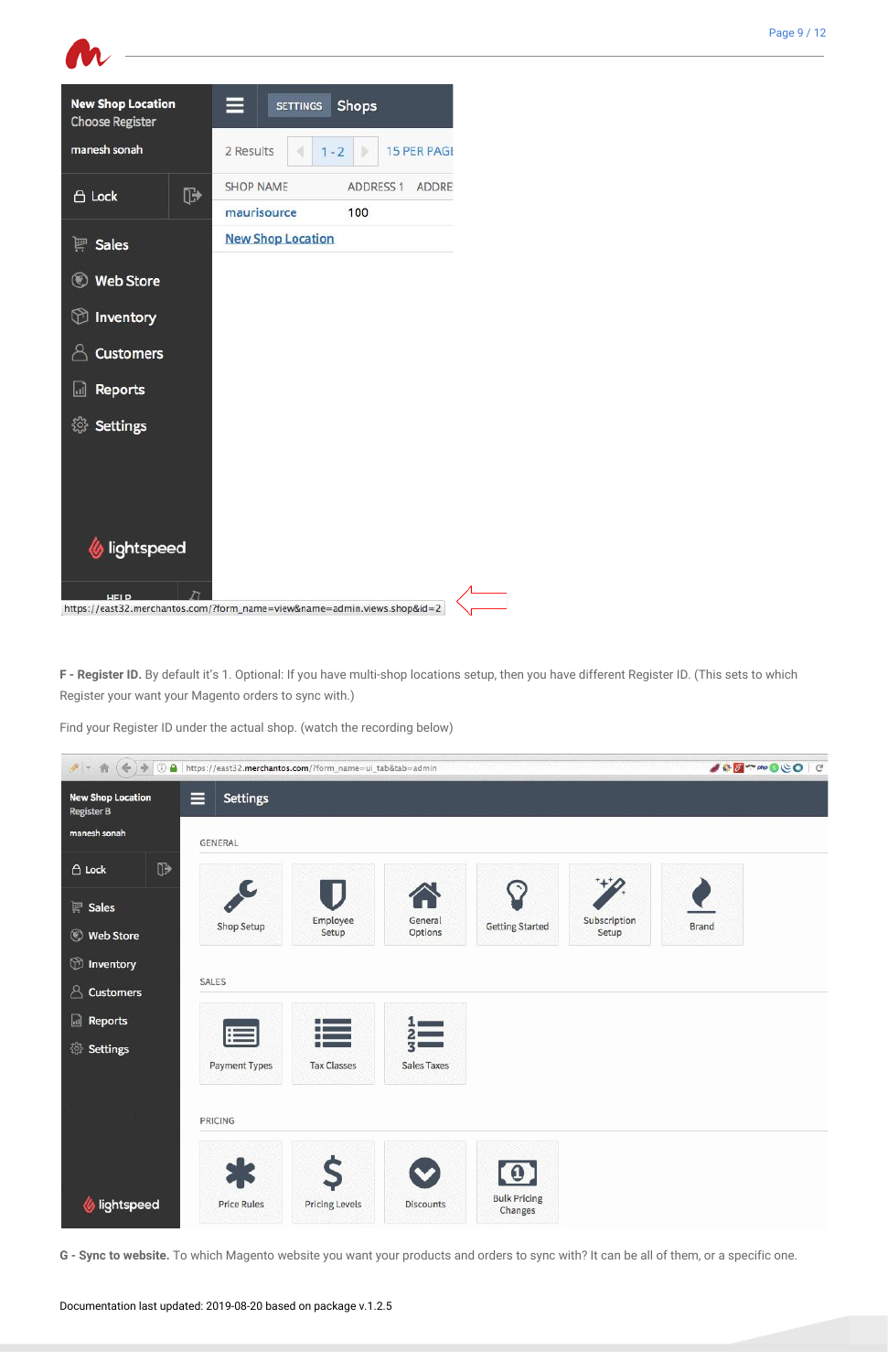

**H - Shipping Item ID.** (Optional). You can create a non-inventory product in LS to append your shipping cost to it and have better understanding on your Reports. I.E. "CUSTOMER SHIPPING"

If you don't specify anything, Shipping will be mapped as "cost" by default in your Totals in LS.

If you do specify the Shipping Item ID, Shipping will still be mapped as "cost" by default in your Totals + the non-inventory Item ID will be included under your **Sale Lines** as below.

| <b>New Shop Location</b><br><b>Register B</b> | ⊟<br><b>REPORTS</b> | Transaction ID: 767, \$7590.04<br>Transaction           |                                         |                                  |        |                    |  |  |
|-----------------------------------------------|---------------------|---------------------------------------------------------|-----------------------------------------|----------------------------------|--------|--------------------|--|--|
| manesh sonah                                  | Save Changes        | Re-Open<br><b>Print Quote</b>                           |                                         |                                  |        |                    |  |  |
| $\mathbb{P}$<br>A Lock                        | <b>Details</b>      | <b>Sale Lines</b>                                       |                                         |                                  |        |                    |  |  |
| $\mathbb{F}$ Sales                            | Payments<br>Lines   | ь<br>3 Results<br>$1 - 3$                               | <b>15 PER PAGE</b>                      |                                  |        |                    |  |  |
| $\circledast$<br><b>Web Store</b>             | <b>Shipping</b>     | <b>ITEM</b>                                             | <b>CLASS</b>                            | <b>EMPLOYEE</b>                  | QTY.   | PRICE              |  |  |
| $^{\circledR}$<br>Inventory                   | Email               | <b>Testing product</b>                                  | Item<br>$\cdot$                         | Manesh Sonah -                   | 1      | \$6678.00          |  |  |
| Α<br><b>Customers</b>                         | <b>Event Log</b>    | <b>Magento Test Product</b><br><b>CUSTOMER SHIPPING</b> | $\cdot$<br>Item<br>Item<br>$\mathbf{r}$ | Manesh Sonah -<br>Manesh Sonah - | 1<br>1 | \$30.00<br>\$10.00 |  |  |
| Reports<br>同                                  | Void Sale           | <b>Inventory Lines</b>                                  |                                         |                                  |        |                    |  |  |
| <b><i><b>Settings</b></i></b>                 |                     | No lines were found.                                    |                                         |                                  |        |                    |  |  |
|                                               |                     |                                                         |                                         |                                  |        |                    |  |  |

**I - Cloud Lightspeed domain to use.** This is attributed to you once you've created a Lightspeed Retail account based on your location.

To find it: Once you logged in Lightspeed Retail, this is the domain you see in your web browser: I.E https://us.merchantos.com/

Only input this under settings: us.merchantos.com

**J - Order date.** If you want to set a timestamp for orders syncing in order to ignore orders before a certain date, this is where you do it.

**K - Sync now.** Trigger an initial sync (up to 500 products) ideal to test if things are working. It's limited to 500 recent products to avoid possible timeouts. This is not a replacement to using Magento's default CRON.

The manual sync button can also be seen under Catalog > Manage products (Top-Right section) there will be a button named "Import from Lightspeed)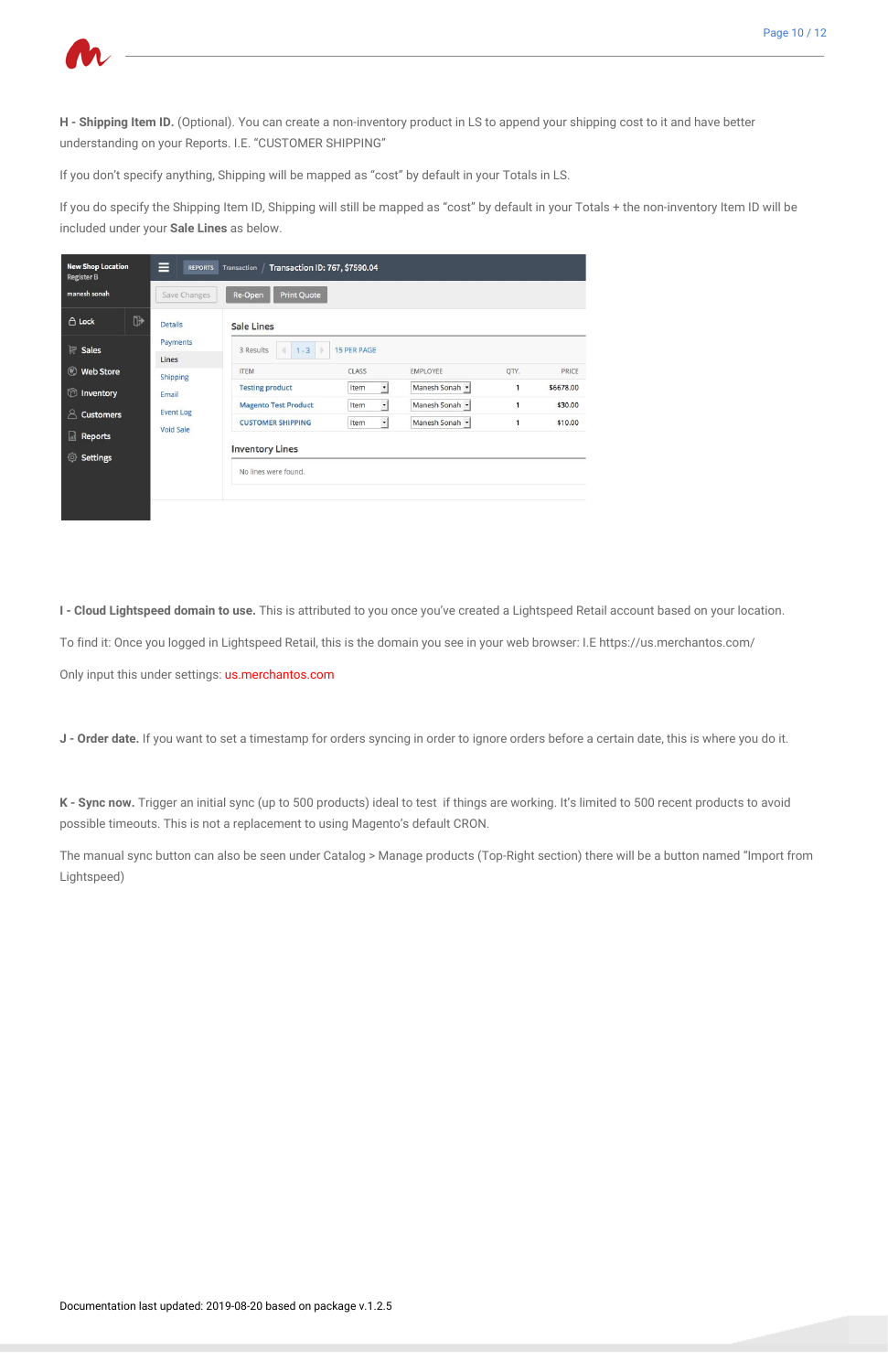

# <span id="page-10-0"></span>Matrix / Configurable products

Also known as **Matrix** in Lightspeed and as **Configurable Products** in Magento. They are the same thing.

The module will sync unlimited dynamic attributes as Configurable product types in Magento.

No SKUs are existent in Lightspeed for Matrix elements, only IDs. So in Lightspeed we attached the SKU prefix **CONF-LS-** following the Lightspeed ID.

<span id="page-10-1"></span>I.E **CONF-LS**-5 (relates to the ID element 5 in Lightspeed)